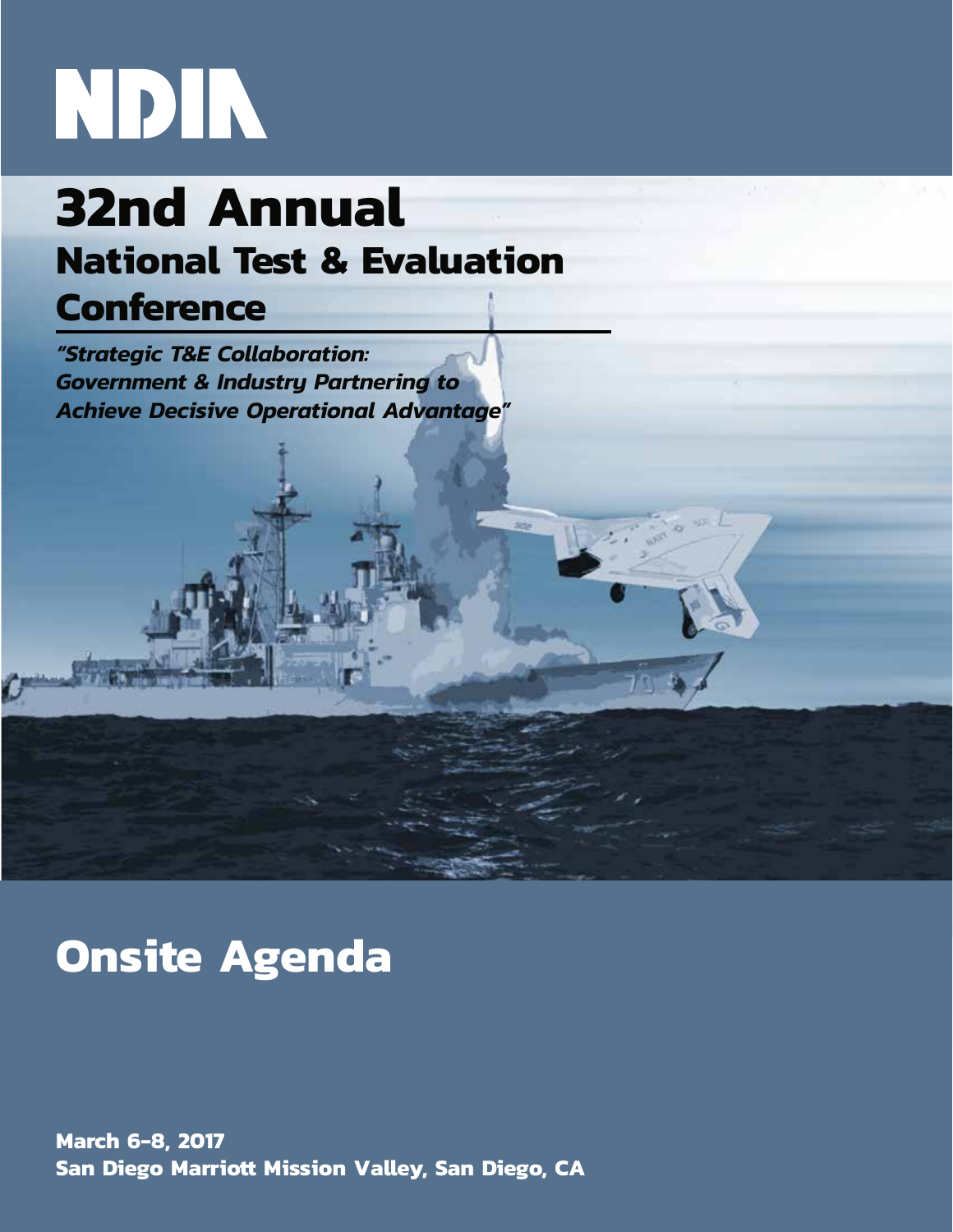

## LOCATION

San Diego Marriott Mission **Valley** 8757 Rio San Diego Drive San Diego, CA 92108 (619) 962-3800

## **ATTIRE**

Appropriate dress for the conference is business for civilians and class A uniform or uniform of the day for military personnel.

## ID BADGE

During conference registration and checkin, each attendee will be issued an identification badge. Please be prepared to present a valid picture ID. Badges must be worn at all conference functions.

## SPEAKER DONATION

In lieu of speaker gifts, a donation will be made to the Fisher House Foundation. For additional information, please visit: http://www.fisherhouse.org

## **MONDAY, MARCH 6, 2017**

| 1:00 PM - 6:30 PM  | <b>Registration</b><br><b>Rio Vista Salon Foyer</b>                                                                                                                                                                                                                                                                                                                                      |
|--------------------|------------------------------------------------------------------------------------------------------------------------------------------------------------------------------------------------------------------------------------------------------------------------------------------------------------------------------------------------------------------------------------------|
| 12:30 PM - 3:00 PM | <b>Offsite Tour</b><br><b>SPAWAR Systems Center Pacific</b><br>*Ticket Purchase Required<br>SPAWAR Systems Center Pacific's mission is to<br>conduct research, development, delivery, and supper<br>of integrated command, control, communications,<br>computers, intelligence, surveillance, and<br>reconnaissance (C4ISR), cyber, and space systems<br>across all warfighting domains. |
| 3:30 PM - 6:30 PM  | <b>ICOTE Meeting</b><br>Cabrillo 2<br>*Invitation Only                                                                                                                                                                                                                                                                                                                                   |

support

## **TUESDAY, MARCH 7, 2017**

| 7:00 AM - 5:00 PM     | <b>Registration</b><br>Rio Vista Salon Foyer                                                                                                                                                 |
|-----------------------|----------------------------------------------------------------------------------------------------------------------------------------------------------------------------------------------|
| 7:00 AM - 8:00 AM     | <b>Networking Breakfast</b><br>Cabrillo Ballroom                                                                                                                                             |
| $8:00$ AM - $8:15$ AM | <b>Introduction &amp; Opening Remarks</b><br><b>Rio Vista Salon</b><br>Mr. Joe Manas, Chief Systems Test Architect,<br>Raytheon Company; Chairman, NDIA Test &<br><b>Evaluation Division</b> |
| $8:15$ AM - 9:15 AM   | <b>Keynote Address</b><br><b>Rio Vista Salon</b><br>Rear Admiral Paul Sohl, USN, Commander,<br>Operational Test & Evaluation Force, U.S. Navy                                                |
| $9:15$ AM - 10:00 AM  | <b>Featured Speaker</b><br><b>Rio Vista Salon</b><br>• Col Hans Miller, USAF, Division Chief, Policy,<br><i>Programs &amp; Resources, U.S. Air Force</i>                                     |
| 10:00 AM - 10:30 AM   | <b>Networking Break</b><br><b>Rio Vista Salon</b>                                                                                                                                            |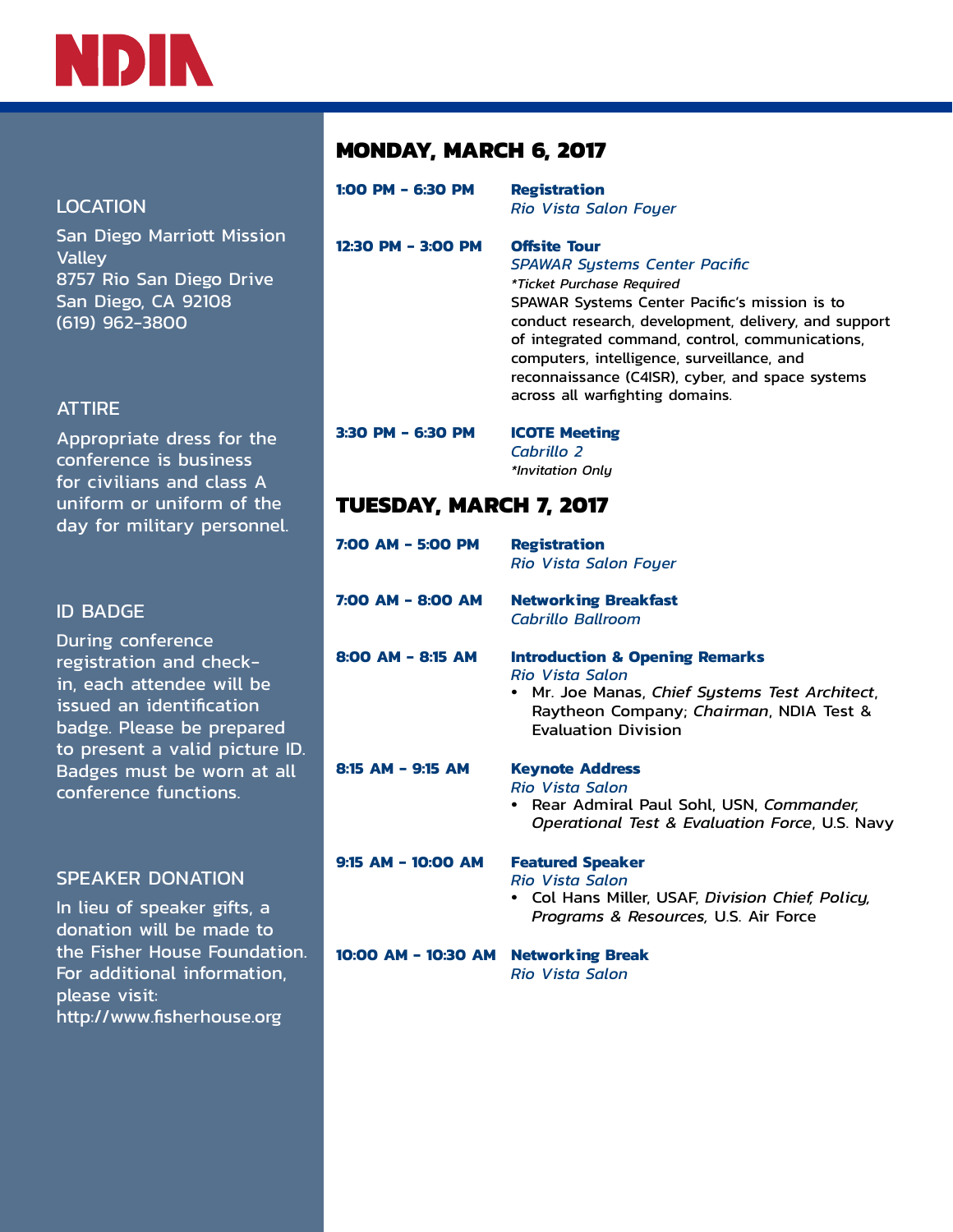| 10:30 AM - 12:00 PM | <b>Featured Panel: Hypersonics T&amp;E</b><br><b>Rio Vista Salon</b><br>Moderator: Mr. Larry Graviss, President, Eagle Engineering Group<br>• Mr. Mike Johnson, Engineering Fellow, Raytheon Company<br>• Dr. Edward Kraft, Associate Executive Director of Research, University of Tennessee<br>Space Institute<br>• Dr. Miles Palmer, President, 8 Rivers Capital<br>• Dr. Nathan Tichenor, Research Assistant Professor, Texas A&M University<br>• Col Timothy West, USAF, Senior Materiel Leader, Test Operations Division, Arnold<br><b>Engineering Development Complex</b>                                                                                                           |
|---------------------|--------------------------------------------------------------------------------------------------------------------------------------------------------------------------------------------------------------------------------------------------------------------------------------------------------------------------------------------------------------------------------------------------------------------------------------------------------------------------------------------------------------------------------------------------------------------------------------------------------------------------------------------------------------------------------------------|
| 12:00 PM - 1:30 PM  | Walter W. Hollis Award Luncheon: Presentation for Outstanding Lifetime Achievement<br>in Defense Test & Evaluation<br><b>Cabrillo Ballroom</b><br>Awarded to Mr. John Wallace, U.S. Army Aberdeen Test Center                                                                                                                                                                                                                                                                                                                                                                                                                                                                              |
| 1:30 PM - 3:00 PM   | <b>Autonomous Vehical T&amp;E Panel</b><br><b>Rio Vista Salon</b><br>Moderator: Mr. Reed Young, Program Manager, Robotics and Autonomy, Johns<br><b>Hopkins University Applied Physics Laboratory</b><br>• Dr. David Bossert, Director, Corporate Technology Area, Raytheon Company<br>• Dr. Katherine Lemos, Director, Autonomy, Northrop Grumman Corporation<br>• Mr. Chris Mazur, Range Sustainability, Test Resource Management Center                                                                                                                                                                                                                                                 |
| 3:00 PM - 3:20 PM   | <b>Networking Break</b><br><b>Rio Vista Salon Foyer</b>                                                                                                                                                                                                                                                                                                                                                                                                                                                                                                                                                                                                                                    |
| 3:20 PM - 4:10 PM   | <b>Featured Speaker: Cyber T&amp;E</b><br><b>Rio Vista Salon</b><br>• Mr. Pete Christensen, Director, National Cyber Range, Test Resource Management<br>Center<br>• SES Danny Holtzman, USAF, Technical Director, Cyber, U.S. Air Force<br>• Mr. Tomas Wissink, Director, Integration and Test, Intervise, Inc.                                                                                                                                                                                                                                                                                                                                                                            |
| 4:10 PM - 5:00 PM   | <b>Featured Panel: Cyber T&amp;E</b><br><b>Rio Vista Salon</b><br>Moderator: Mr. Pete Christensen, Director, National Cyber Range, Test Resource<br>Management Center and Mr. Joe Manas, Chief Systems Test Architect, Raytheon<br>Company; Chairman, NDIA Test & Evaluation Division<br>• Mr. Mark Bradbury, Engineering Fellow, Raytheon Company<br>• SES Danny Holtzman, USAF, Technical Director, Cyber, U.S. Air Force<br>• Mr. Alex Hoover, Deputy Director, Cybersecurity Programs, Office of Systems<br>Engineering, U.S. Department of Homeland Security<br>• Mr. Drew Schaffner, Systems Security Engineer, Northrop Grumman Corporation<br>• Mr Randy Smith, The Boeing Company |
| 5:00 PM - 6:30 PM   | <b>Networking Reception (HOSTED BEER &amp; WINE)</b><br><b>West Lawn</b>                                                                                                                                                                                                                                                                                                                                                                                                                                                                                                                                                                                                                   |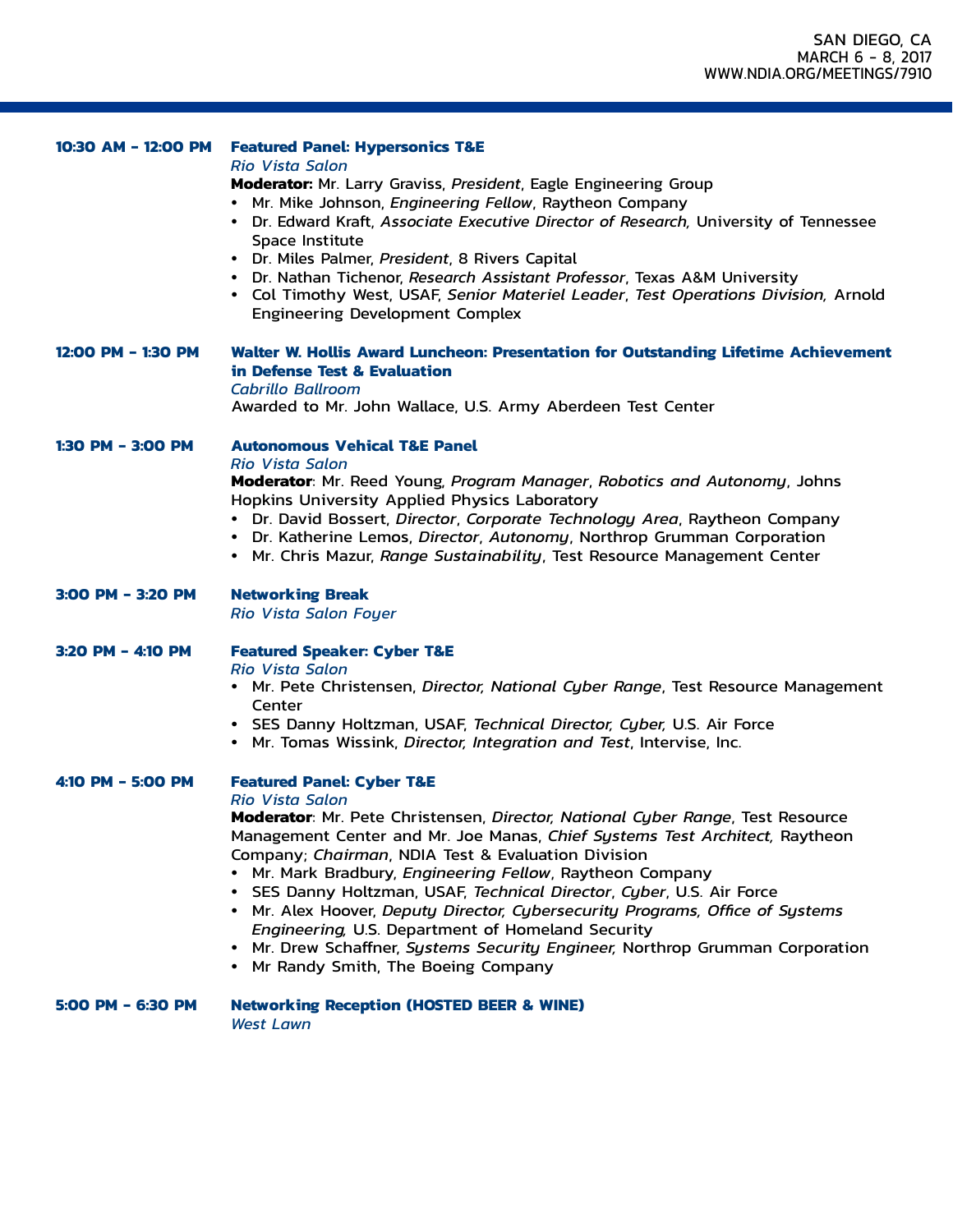

## ADVERTISING

Advertise in *National DEFENSE* magazine and increase your organization's exposure. *National DEFENSE*  will be distributed to attendees of this conference as well as other NDIA events. For more information, contact Ms. Kathleen Kenney, Director, Sales at 703-247-2576 or kkenney@ndia.org.

## **PROCEEDINGS**

Proceedings will be available on the web through the Defense Technical Information Center (DTIC) two weeks after the conference. All registered attendees will receive an email notification once the proceedings are available.

## **SURVEY**

A survey will be e-mailed to you after the conference. We would appreciate your time in completing the survey to help make our event even more successful in the future.

## **WEDNESDAY, MARCH 8, 2017**

| 7:00 AM - 5:00 PM    | <b>Registration</b><br><b>Rio Vista Salon Foyer</b>                                                                                                                                                                                                                                                                                                                                                                                                                                                                                                                             |  |
|----------------------|---------------------------------------------------------------------------------------------------------------------------------------------------------------------------------------------------------------------------------------------------------------------------------------------------------------------------------------------------------------------------------------------------------------------------------------------------------------------------------------------------------------------------------------------------------------------------------|--|
| 7:00 AM - 8:00 AM    | <b>Networking Breakfast</b><br>Cabrillo Ballroom                                                                                                                                                                                                                                                                                                                                                                                                                                                                                                                                |  |
| 8:00 AM - 8:15 AM    | <b>Introduction &amp; Opening Remarks</b><br><b>Rio Vista Salon</b><br>Mr. Joe Manas, Chief Systems Test Architect,<br>Raytheon Company; Chairman, NDIA Test &<br><b>Evaluation Division</b>                                                                                                                                                                                                                                                                                                                                                                                    |  |
| $8:15$ AM - 9:15 AM  | <b>Keynote Address</b><br><b>Rio Vista Salon</b><br>• Mr. Robert Miele, Executive Technical Director/<br>Deputy to the Commander, Test & Evaluation<br>Command, U.S. Army                                                                                                                                                                                                                                                                                                                                                                                                       |  |
| $9:15$ AM - 10:00 AM | <b>Featured Presenter</b><br><b>Rio Vista Salon</b><br>• Dr. Steve Hutchison, Director, Office of Test<br>& Evaluation, U.S. Department of Homeland<br><b>Security</b>                                                                                                                                                                                                                                                                                                                                                                                                          |  |
| 10:00 AM - 10:30 AM  | <b>Networking Break</b><br><b>Rio Vista Salon Foyer</b>                                                                                                                                                                                                                                                                                                                                                                                                                                                                                                                         |  |
| 10:30 AM - 12:00 PM  | <b>Featured Panel: Test Range Efficiency Panel</b><br><b>Rio Vista Salon</b><br>Moderator: Mr. Brendan Rhatigan, Deputy Site<br>Director, F-35 Integrated Test Force, Lockheed<br><b>Martin Corporation</b><br>• Mr. John Gurka, Head, Sea Range Operations<br>Division, Naval Air Warfare Center<br>· Mr. Darrin Loken, Chief, Radio Spectrum<br>Branch, Test Resource Management Center<br>• Mr. Henry Melton, Department Manager,<br>Flight Test Engineering, Northrop Grumman<br>Corporation<br>• Mr. David Silsbee, Scheduling Supervisor,<br>OSOS, Edwards Air Force Base |  |
| 12:00 PM - 1:30 PM   | <b>Tester of the Year Awards Luncheon</b><br>Cabrillo Ballroom                                                                                                                                                                                                                                                                                                                                                                                                                                                                                                                  |  |
| 1:30 PM - 2:00 PM    | <b>CONCURRENT SESSIONS</b><br><b>Autonomous Vehicle Track: Unmanned &amp;</b><br><b>Autonomous Systems Test Program Strategy</b><br><b>Balboa</b> 1<br>• Dr. Robert Grabowski, Research Engineer, The<br><b>MITRE Corporation</b>                                                                                                                                                                                                                                                                                                                                               |  |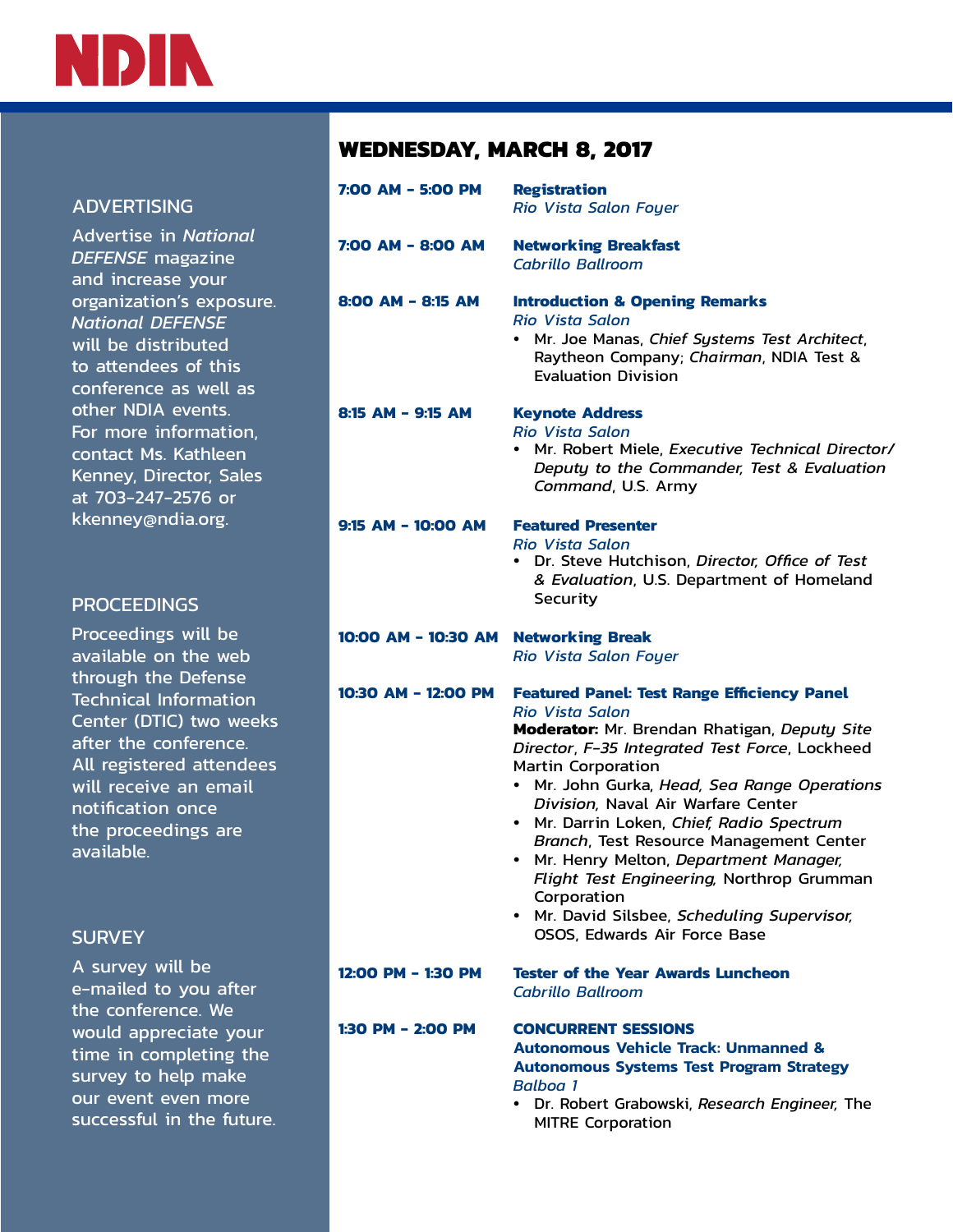#### **T&E Best Practices Track: The New Normal - Continuous Testing by T&E** *Rio Vista Salon*

• Mr. Thomas Wissink, *Director*, *Integration and Test*, Intervise, Inc.

### **2:00 PM - 2:30 PM CONCURRENT SESSIONS**

## **Autonomous Vehicle Track: Testing UAV Autonomy Algorithms in Complex Operating Environments**

### *Balboa 1*

• Mr. Bill D'Amico, *Principal Professional Staff,* Johns Hopkins University Applied Physics Laboratory

## **Sys of Sys, STAT, M&S Track: Computational Prototyping Environments (CPEs) -- A Strategy for the Cost Effective Acceleration of DoD Weapon Systems Development** *Sierra 6*

• Mr. Earl Wyatt, *President,* E. Wyatt & Associates Consulting

## **T&E Best Practices Track: Lessons Learned in Planning and Executing F-35 Full Weapon System Testing**

#### *Rio Vista Salon*

• Mr. Brendan Rhatigan, *Deputy Site Director*, *F-35 Integrated Test Force*, Lockheed Martin Corporation

## **U.S. Department of Homeland Security Track: Explosives Simulant Verification and Validation**

#### *Santa Fe 3*

• Mr. Robert Klueg, *Branch Chief*, *Spectroscopy Technologies Developmental Test and Evaluation*, U.S. Department of Homeland Security/S&T/CDS/TSL

#### **2:30 PM - 3:00 PM CONCURRENT SESSIONS**

**Autonomous Vehicle Track: Testing, Evaluation and Control of Heterogeneous Largescale Autonomous Vehicles**

#### *Balboa 1*

- Dr. Abdollah "Ebbie" Homaifar, *Director*, Autonomous Control and Information Technology Institute
- Dr. Ali Karimoddini, *Deputy Director, TECHLAV*, DoD Center of Excellence in Autonomy

## **Sys of Sys, STAT, M&S Track: The Air Force Vision for Capability Development - From Concept to T&E**

#### *Sierra 6*

• Mr. Dave Panson, *Electronics Engineer*, U.S. Air Force Office of Strategic Development Planning & Experimentation

### **T&E Best Practices Track: Role of the Cyber T&E Range Executive Agent** *Rio Vista Salon*

• COL Chip Ferguson, USA (Ret), *JMETC Program Manager*, DoD Test Resource Management Center

#### **U.S. Department of Homeland Security Track: Results of Improved Collaboration Between Explosives Equipment Vendors and DT&E Engineers** *Santa Fe 3*

• Mr. Michael Snyder, *Branch Chief*, *X-ray Inspection Technologies Developmental Test and Evaluation*, U.S. Department of Homeland Security/S&T/CDS/TSL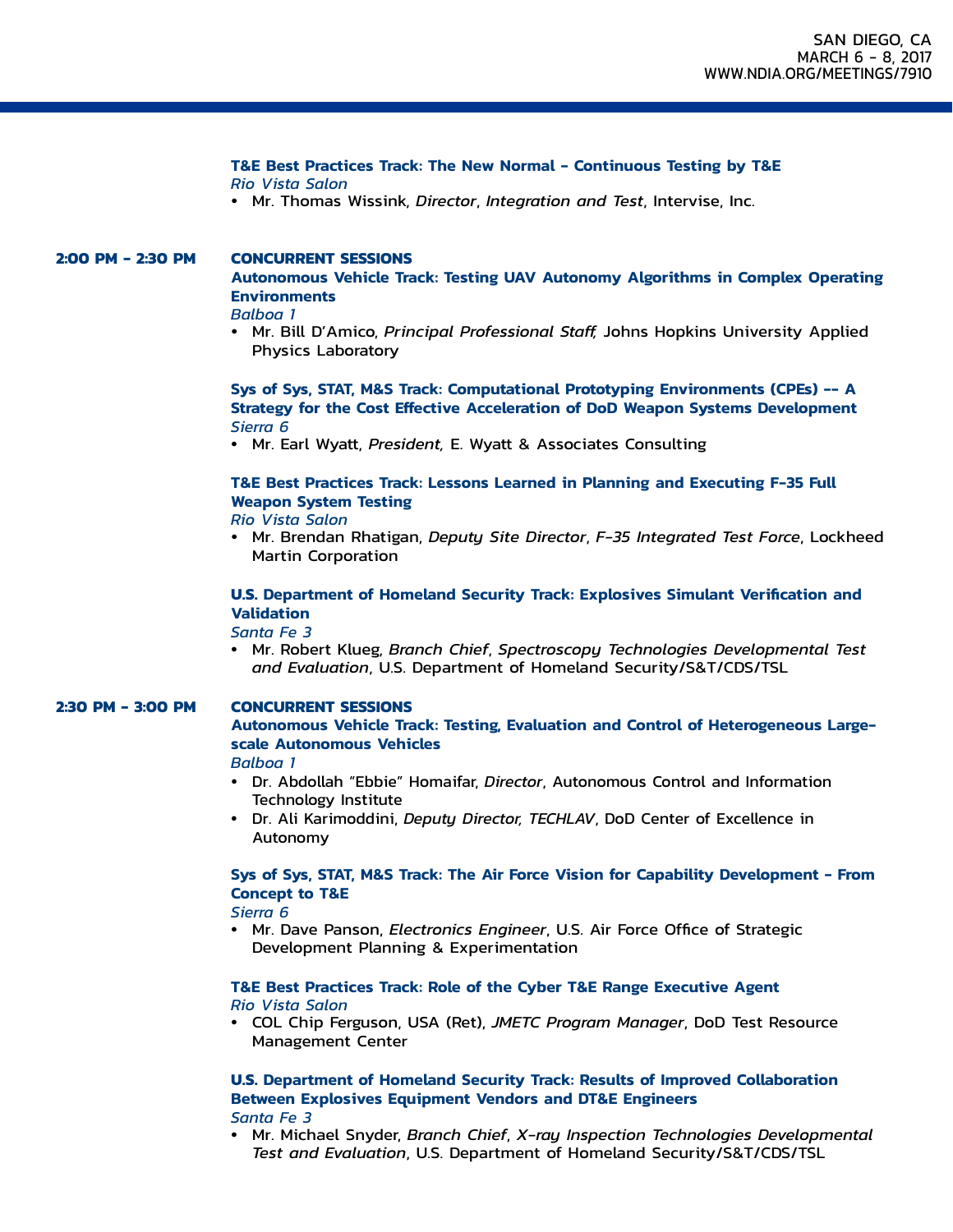

|  | <b>CONTACTS</b> |
|--|-----------------|
|  |                 |
|  |                 |

**Mr. Joe Manas** *Chief Systems Test Architect* Raytheon Company; *Chair*, NDIA Test & Evaluation **Division** jamanas@raytheon.com

**Ms. Lynette Petito** *Meeting Planner*, NDIA lpetito@ndia.org (703) 247-2572

## NDIA EVENTS

Please visit the NDIA website for a complete listing of the events we offer.

NDIA website: http://www.ndia.org/events

## **3:00 PM - 3:30 PM Networking Break**

*Rio Vista Salon Foyer*

## **3:30 PM - 4:00 PM CONCURRENT SESSIONS Autonomous Vehicle Track: Warfighter Trust in Autonomy**

*Balboa 1*

- Sgt Jonathan Gillis, USMC, U.S. Marine Corps Warfighting Laboratory
- Capt Michael Malandra, USMC, U.S. Marine Corps Warfighting Laboratory

#### **Sys of Sys, STAT, M&S Track: Combinatorial Testing for Link-16 Test and Evaluation**  *Sierra 6*

• Mr. Timothy McLean, *Senior Technical Advisor*, *Test Engineering Branch*, U.S. Marine Corps Tactical Systems Support Activity

## **T&E Best Practices Track: Translating End Product Verification Requirements Into Enabling Product** *Rio Vista Salon*

• Mr. Wyatt Brigham, *Engineering Manager, Test Planning and Requirements Section*, Northrop Grumman Corporation

## **U. S. Department of Homeland Security Track: Development Test and Evaluation (DT&E) Bottle Liquid Scanner (BLS) Program**

*Santa Fe 3*

• Mr. Michael Barrientos, *Certification Readiness Test Lead, Bottled Liquid Scanner Systems*, U.S. Department of Homeland Security/S&T/ CDS/TSL

## **4:00 PM - 4:30 PM CONCURRENT SESSIONS**

**Autonomous Vehicle Track: Formal Methods for Verification and Testing of Autonomous Systems** *Balboa 1*

• Dr. Christopher Rouff, *Researcher*, Johns Hopkins Applied Physics Laboratory

### **Sys of Sys, STAT, M&S Track: Cyber DT&E**  *Sierra 6*

• Maj Paul Keener, USMC, *Cyber DT&E Lead*, U.S. Marine Corps Tactical Systems Support Activity

## **T&E Best Practices Track: Successful Distributed and Cyber Testing with TENA and JMETC**

*Rio Vista Salon*

• Mr. Gene Hudgins, *Director*, *Test and Training Environments*, TENA/JMETC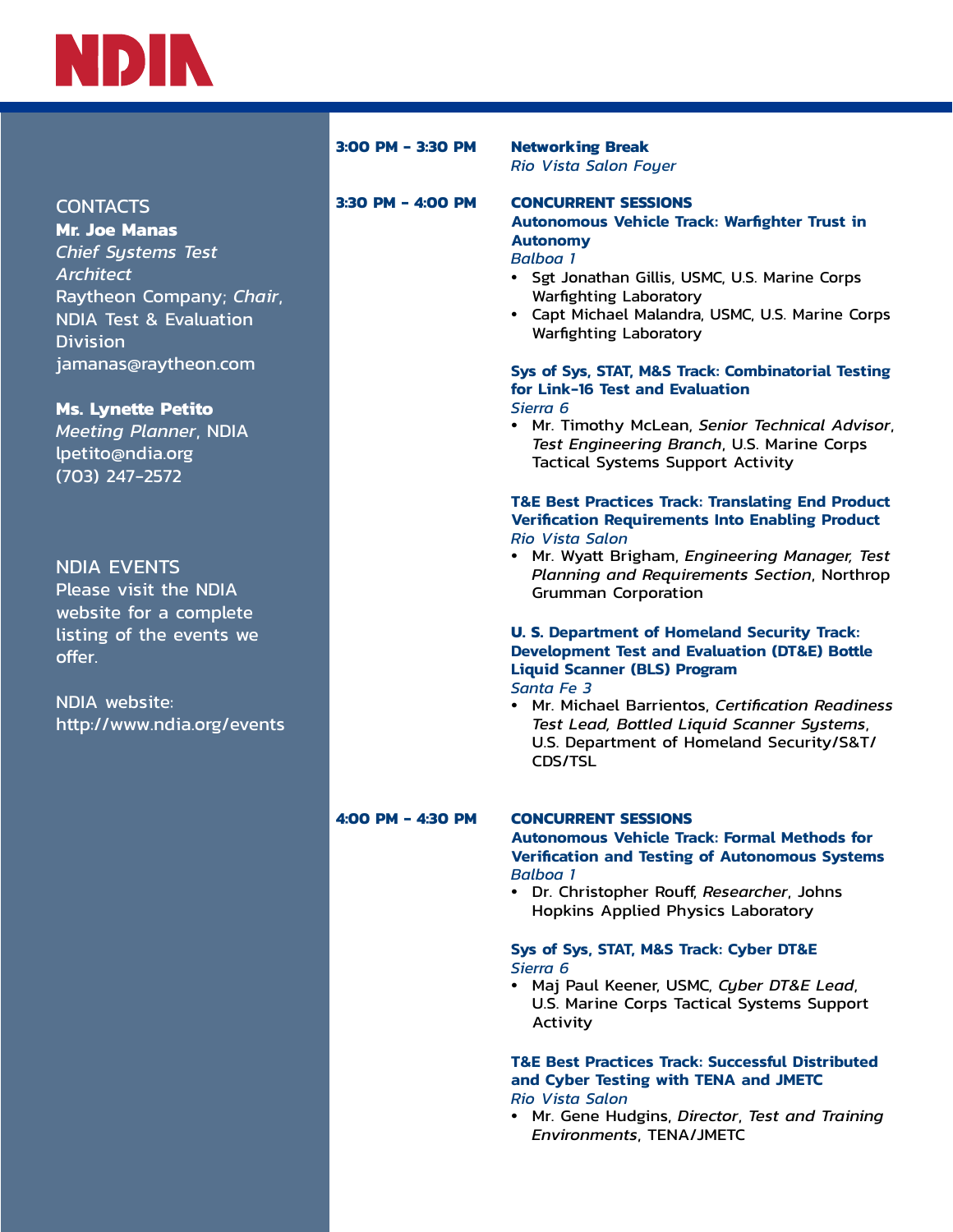## **U.S. Department of Homeland Security/ U.S. Department of Defense Track: Case Study in DoD/DHS Partnership**

*Santa Fe 3*

- Mr. John Beck Jr., *Deputy Director*, *Land Systems Operational Test and Evaluation Authority*, U.S. Department of Homeland Security, U.S. Customs and Border Protection
- Mr. Terry Murphy, *Deputy Director, Policy & Workforce Development,* U.S. Department of Homeland Security

## **4:30 PM - 5:00 PM CONCURRENT SESSIONS Autonomous Vehicle Track: Test and Evaluation of Autonomous Systems: Challenges and Opportunities of Evaluating Trust**

#### *Balboa 1*

• Mr. Donald Strausberger, *Principal Research Engineer,* Georgia Tech Research Institute

## **Sys of Sys, STAT, M&S Track: Estimating Variability of Injuries in Underbody Blast Live-fire Testing for Evaluating Modeling and Simulation**  *Sierra 6*

• Mr. Brian Benesch, *Mechanical Engineer*, SURVICE Engineering Company

#### **T&E Best Practices Track: Applying the Gaps Model of the Service Industry: Five Ways that Prevent Test & Evaluation from Meeting Customer Expectations** *Rio Vista Salon*

• Mr. Allan Alfafara, *Systems Test Engineer*, Northrop Grumman Corporation

## **DARPA Track: DARPA Robotics Challenge : Ten Years of Lesson Learned Put into Action**

*Santa Fe 3*

• Mr. Jim Pippine, *President,* Golden Knight Technologies

**5:00 PM Conference Concludes**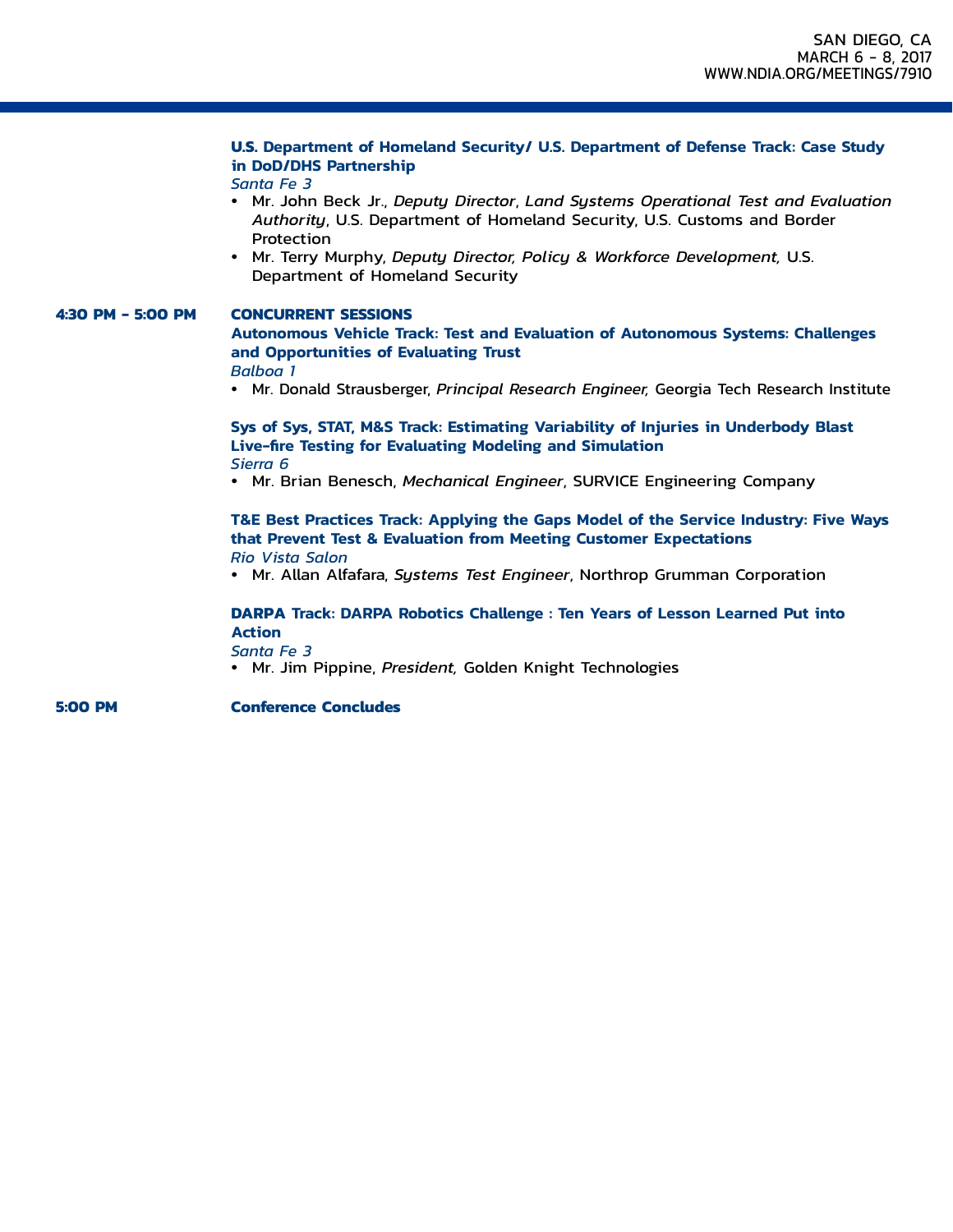

## WALTER W. HOLLIS AWARD *for Lifetime Achievement in Defense Test & Evaluation is presented to* Mr. John R. Wallace

With a career focused on automotive systems, Mr. Wallace developed, implanted, and led the advancement of multiple generations of instrumentation integrated onto Department of Defense (DoD) platforms. This effort has resulted in better testing and evaluations of the entire wheeled and tracked vehicle inventory.

Mr. Wallace directed the development of the "Black Box" acquisition system that gathers real-world data on vehicles deployed to the combat zones. The U.S. military is constantly looking for ways to increase the survivability and effectiveness of vehicles in the combat theaters. To that end, he led the development of a unique data acquisition system, the "Black Box," that constantly captures automotive data, and captures ballistic shock data if a vehicle encounters a hostile threat such as a mine, improvised explosive device (IED), or explosively-formed penetrators (EFP). These black boxes are already in-theater, primarily installed in Mine-Resistant, Ambush-Protected vehicles, acquiring data that is being analyzed at ATC.

He proved the utility of simulated fire control testing using a laser spot against a curved target. This served as the basis for ATC's Moving Target Simulator. For many decades, fire control performance was assessed by firing many rounds against various targets in various moving and stationary configurations, which was very effective, but time and ammunition-consuming. Mr. Wallace was the Lead Instrumentation Engineer who devised a process in which a laser spot projected against a curved screen was used to replicate a moving target, allowing extensive testing without actually firing the weapons and saving a great deal of money in the process. This success eventually led to the construction of the Moving Target Simulator. The system was taken to another range that Mr. Wallace developed, the Live Fire Evasive Target. This consisted of an outdoor laser which projected a spot against a reflective target. The intent was to confirm firing control performance documented indoors by firing a limited amount of rounds against an outdoor target. The indoor/outdoor process has been exceptionally successful, saving the government over \$50 million in ammunition costs and providing far larger quantities of statistical data than previously available.

Mr. Wallace also campaigned for the Roadway Simulator and the Accelerated Vehicle Durability Simulator test capabilities. The Roadway Simulator has saved the acquisition process millions of dollars by taking test vehicles off the road and putting them in a simulated test environment, reducing test costs and shortening the test time. The Accelerated Vehicle Durability Simulator will provide highly accelerated life testing for large, wheeled vehicles that will reduce testing timelines by a factor of four and test cost by a factor of five. This simulator will extend capabilities widely used in the automotive industry to military platforms to benefit the Department of Defense.

He has provided leadership in the establishment of a cyber testing capability for the U.S. Army at APG. His ability to anticipate the future mission allowed him to develop a comprehensive proposal for building a cyber capability for the DOD. Leveraging his professional network and partnerships with other tenants at APG, he ensured that the capability provides the ability to measure the cyber resiliency of multi-commodity systems as they move through the acquisition life cycle.

Mr. Wallace developed a partnership with the Test Resource Management Center to develop a cutting edge data analysis capability titled Collected Operational Data Analytics for Continuous Test and Evaluation. This effort seeks to leverage historical data collected in theater to support continuous system improvement while providing valuable knowledge to a next-generation system's acquisition. As development progresses, federated distributed data repositories will enable execution and automated search scenarios that cannot occur today, providing analysts and program managers a means to reuse data collected within other programs. Program offices will have the invaluable opportunity to identify problems earlier in the acquisition lifecycle when they are cheaper to fix and will be a lower risk to both program schedules and Warfighters. This capability fits into ATC's Data Collection Reduction Analysis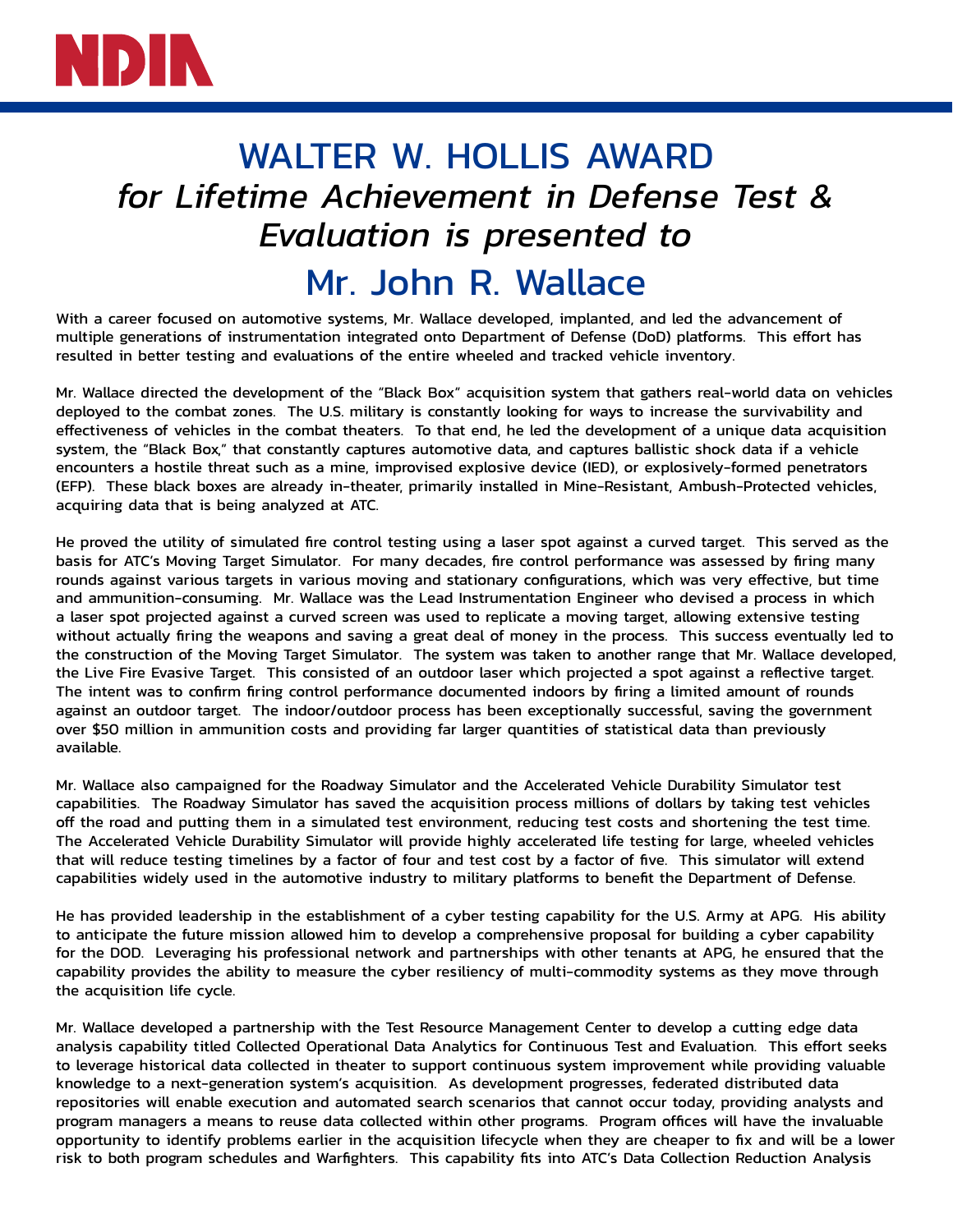and Visualization processes that ensure the customers receive the necessary data in time to make valuable program decisions.

He directed development of the capability to conduct dynamic underbody mine blast testing. Mr. Wallace's desire and commitment for increasing the operational realism of developmental testing and his quest to "test as we fight" drove the development of a capability to conduct an underbody mine blast event against a moving vehicle. This is extremely important because our Warfighters suffer the majority of IED attacks while they are moving. The static tests conducted over the past several decades have produced valuable data to evaluate system and crew survivability from the initial blast loading. However, the contribution of the forward momentum of the target vehicle to the vehicle and occupant responses to the blast event was lacking from the results. The findings of two technology feasibility demonstrations conducted to date on a moving vehicle show that the vehicle and occupant responses differ between a static versus a dynamic event.

Mr. Wallace has served as a key leader in the development of body armor methodologies, chain-of-custody technologies, range/facility development, and new technology implementation. The effectiveness of body armor testing by private sources came under increased scrutiny by Congress and the DoD that resulted in a large portion of body armor testing that migrated back to the government, and ATC assumed responsibility for it. Mr. Wallace increased the capacity of ATC to handle body armor workload. He provided critical technical oversight to the creation of 11 ranges focused strictly on body armor testing. The ranges have been augmented with state-of-the-art instrumentation to ensure timely and accurate assessments of the items under test. ATC's high quality repeatable test processes and equipment are now the government and industry gold standard for body armor testing.

He designed, obtained funding and built the Automotive Technology Evaluation Facility (ATEF) that, for the first time, provides the Army a capability to conduct and sustain multi-surface high-speed testing of vehicles. Mr. Wallace understood the importance of being able to test all military vehicles, to include tanks, at their required top speeds and at a sustained speed. Prior to ATEF, high speed testing could not be performed at a sustained speed due to the design of the test courses available. Additionally, his design includes a track that has different surfaces to simulate the varied environments that Soldiers may encounter.

Mr. Wallace created a partnership with the U.S. Army Research Laboratory (ARL) to develop expedient armor and integrate armor packages onto combat vehicles to provide protection for our Warfighters. IEDs and EFPs were having a major impact on U.S. Warfighters in Iraq and Afghanistan. At an ATC range facility, ARL and ATC would devise armor and materiel solutions against these threats. Once a successful recipe was devised, ATC personnel would integrate this solution onto vehicles used in theater. Additional ranges at ATC were modified to accommodate IED/EFP testing, including instrumentation on crew survivability. This effort had a major positive impact in protecting America's Warfighters.

Mr. Wallace's outstanding professional skill and ceaseless efforts will impact ATC, the U.S. Army, and the U.S. Department of Defense for years to come. His unwavering dedication and mission focus has proven to be vital to ATC; ensuring the organization remains relevant and prepared for the future. His exceptionally outstanding service and myriad of contributions, coupled with a tireless devotion to duty, a strong love for this country, the Soldiers who protect it and the civilians that work to protect Soldiers' lives, have made ATC the Army's most diverse and highly skilled test center.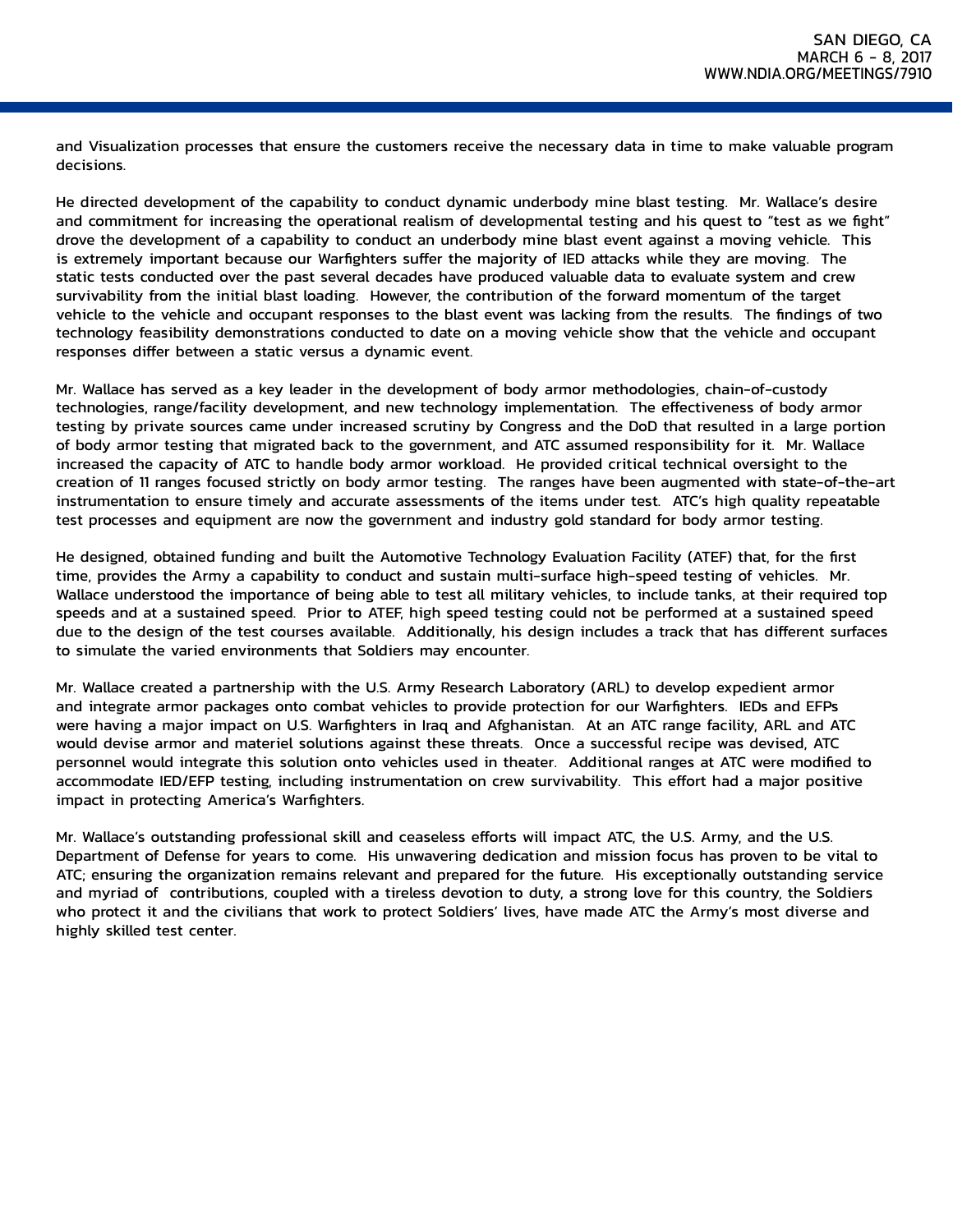

## TESTER OF THE YEAR AWARDS *for outstanding achievement in Test & Evaluation in 2016*

The Tester of the Year Awards are presented to outstanding individuals in the field of Test & Evaluation for acknowledgment of their accomplishments as a Civilian Tester, Military Tester, or a Contractor Tester. Each Tester of the Year was nominated by their organization and selected by the Office of the Secretary of Defense or one of the Military Service Test & Evaluation Departments in light of their achievements.

## **Congratulations to all who are being awarded on the merit of their 2016 accomplishments**

## **UNITED STATES AIR FORCE**

- Military: MSgt Justin A. Hudson, USAF
- $\triangleright$  Civilian: Mr. James M. Bonn
- **D** Contractor: Mr. Terry L. Grossoehmig

## **UNITED STATES MARINE CORPS**

- Military: Maj John Dirk, USMC
- ▶ Civilian: Mr. Joseph K. Hottendorf
- Contractor: Mr. Jeffery A. Laird

## **UNITED STATES ARMY**

- Military: LTC Andrew Koschnik, USA
- ▶ Civilian: Mr. Kevin L. Creekmore
- ▶ Contractor: Mr. Nicholas P. Thompson

## **UNITED STATES NAVY**

- Military: LCDR Daniel J. Bellinghausen, USN
- ▶ Civilian: Mr. Joseph L. Thiering
- Contractor: Mr. Bryan L. Smith